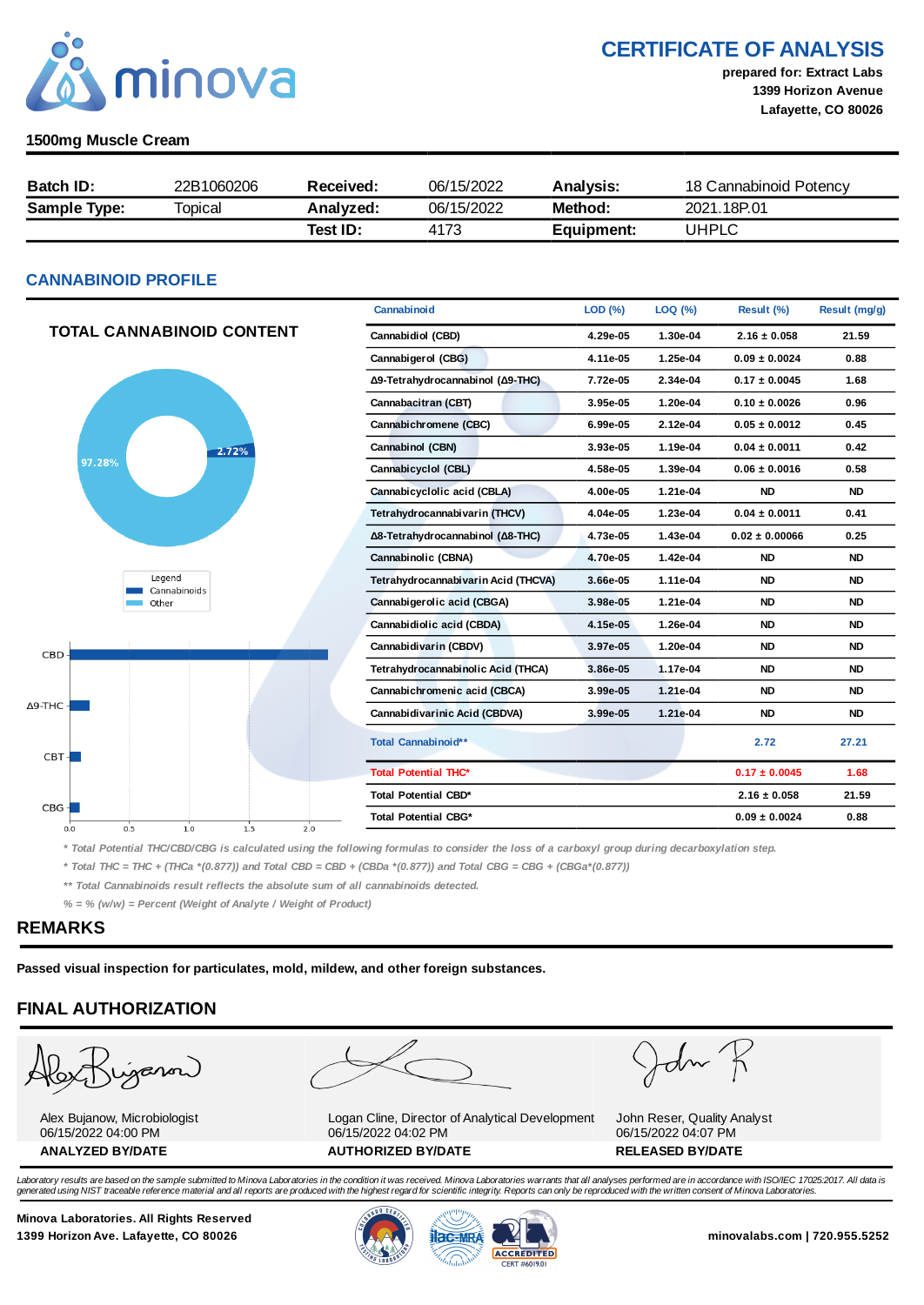

CERTIFICATE OF ANALYSIS

prepared for: Extract Labs 1399 Horizon Avenue Lafayette, CO 80026

#### 1500mg Muscle Cream

| <b>Batch ID:</b>    | 22B1060206 | Received: | 06/15/2022 | Analysis:  | <b>Residual Solvents</b> |
|---------------------|------------|-----------|------------|------------|--------------------------|
| <b>Sample Type:</b> | Topical    | Analvzed: | 06/22/2022 | Method:    | 2021.RS.01               |
|                     |            | Test ID:  | 4174       | Equipment: | <b>GCMS</b>              |

# RESIDUAL SOLVENTS

| <b>SOLVENT</b>           | <b>REPORTABLE RANGE</b> | <b>RESULT (ppm)</b> |
|--------------------------|-------------------------|---------------------|
| Acetone                  | $100 - 1000$            | *ND                 |
| <b>Acetonitrile</b>      | $100 - 1000$            | *ND                 |
| <b>Benzene</b>           | $0.2 - 4$               | *ND                 |
| <b>Butanes</b>           | $100 - 1000$            | *ND                 |
| Ethanol                  | $100 - 1000$            | *ND                 |
| <b>Ethyl Acetate</b>     | $100 - 1000$            | *ND                 |
| Heptane                  | $100 - 1000$            | *ND                 |
| <b>Hexanes</b>           | $6 - 120$               | *ND                 |
| <b>Isopropyl Alcohol</b> | $100 - 1000$            | *ND                 |
| Methanol                 | $100 - 1000$            | *ND                 |
| <b>Pentanes</b>          | $100 - 1000$            | *ND                 |
| Propane                  | $100 - 1000$            | *ND                 |
| <b>Toluene</b>           | $18 - 360$              | *ND                 |
| <b>Xylenes</b>           | 43 - 860                | *ND                 |

\*ND = Below Reportable Range

# REMARKS

Passed visual inspection for particulates, mold, mildew, and other foreign substances.

# FINAL AUTHORIZATION

'jaron)

Alex Bujanow, Microbiologist 06/22/2022 01:45 PM



Logan Cline, Director of Analytical Development 06/22/2022 01:49 PM ANALYZED BY/DATE AUTHORIZED BY/DATE AUTHORIZED BY/DATE

John K

John Reser, Quality Analyst 06/22/2022 01:51 PM

Laboratory results are based on the sample submitted to Minova Laboratories in the condition it was received. Minova Laboratories warrants that all analyses performed are in accordance with ISO/IEC 17025:2017. All data is generated using NIST traceable reference material and all reports are produced with the highest regard for scientific integrity. Reports can only be reproduced with the written consent of Minova Laboratories.

Minova Laboratories. All Rights Reserved 1399 Horizon Ave. Lafayette, CO 80026 **1300 Minovalabs.com | 720.955.5252** minovalabs.com | 720.955.5252



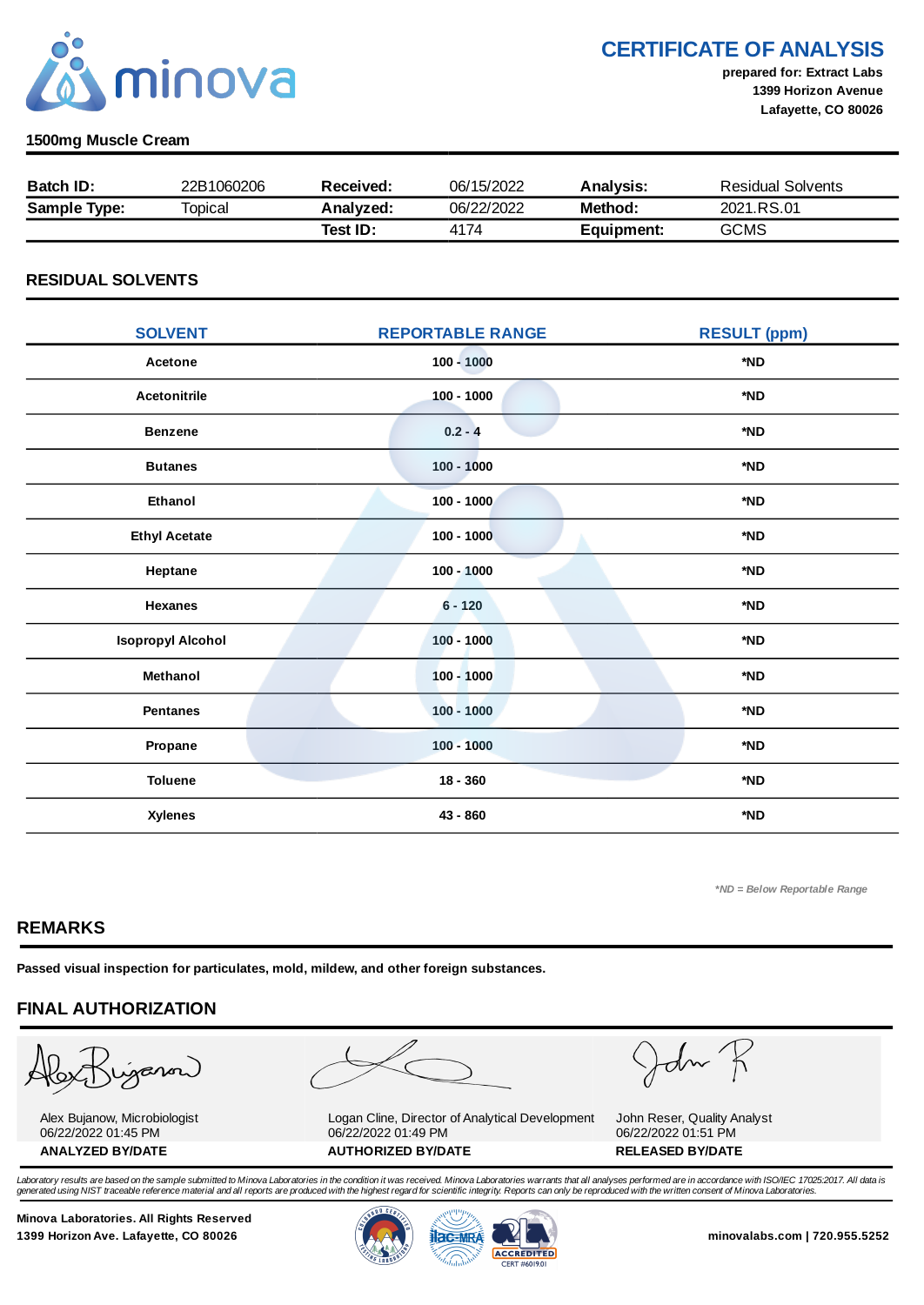

CERTIFICATE OF ANALYSIS

#### 1500mg Muscle Cream

| Batch ID:           | 22B1060206 | <b>Received:</b> | 06/15/2022 | <b>Analysis:</b> | Quantitative Microbial Panel - CO Compliance |
|---------------------|------------|------------------|------------|------------------|----------------------------------------------|
| <b>Sample Type:</b> | Topical    | Analvzed:        | 06/22/2022 | Method:          | 2022.OMP.01                                  |
|                     |            | Test ID:         | 4175       | Equipment:       | qPCR + Culture Plating                       |

# QUANTITATIVE MICROBIAL PANEL - CO COMPLIANCE

| <b>CONTAMINANT</b>               | <b>METHOD</b>          | LOD         | <b>QUANTITATIVE RANGE</b> | <b>RESULT</b> |
|----------------------------------|------------------------|-------------|---------------------------|---------------|
| <b>Total Yeast and Mold</b>      | <b>Culture Plating</b> | $1.0E + 02$ | $1.0E + 03 - 1.0E + 05$   | <b>ND</b>     |
| <b>Total Aerobic Plate Count</b> | <b>Culture Plating</b> | $1.0E + 03$ | $1.0E + 04 - 1.0E + 06$   | <b>ND</b>     |
| <b>Total Coliforms</b>           | <b>Culture Plating</b> | $1.0E + 02$ | $1.0E+02-1.0E+04$         | <b>ND</b>     |
| Salmonella                       | qPCR                   | $1.0E + 00$ | <b>Not Applicable</b>     | <b>Absent</b> |
| E.coli (STEC)                    | qPCR                   | $1.0E + 00$ | <b>Not Applicable</b>     | <b>Absent</b> |

\*\*This method is not covered under the current A2LA and CDPHE scope and is pending accreditation.

All numerical values indicated above are reported in CFU/g.

Limit of Detection (LOD) is the lowest detectable limit of qPCR.

Quantitative Range is the LLOQ and ULOQ from plating, where quatitative results are derived.

Any value above the ULOQ will be reported as too numerous to count (TNTC). Any value below the LLOQ will be reported as below LOQ.

Values are expressed in scientific notation.

Example: 1.0E+03 = 1,000 CFU

# REMARKS

# FINAL AUTHORIZATION

ganon

Alex Bujanow, Microbiologist 06/22/2022 02:16 PM

Logan Cline, Director of Analytical Development 06/22/2022 03:33 PM ANALYZED BY/DATE AUTHORIZED BY/DATE AUTHORIZED BY/DATE

John Reser, Quality Analyst 06/22/2022 03:35 PM

Laboratory results are based on the sample submitted to Minova Laboratories in the condition it was received. Minova Laboratories warrants that all analyses performed are in accordance with ISO/IEC 17025:2017. All data is *generated using NIST traceable reference material and all reports are produced with the highest regard for scientific integrity. Reports can only be reproduced with the written consent of Minova Laboratories.* 

Minova Laboratories. All Rights Reserved 1399 Horizon Ave. Lafayette, CO 80026 minovalabs.com | 720.955.5252